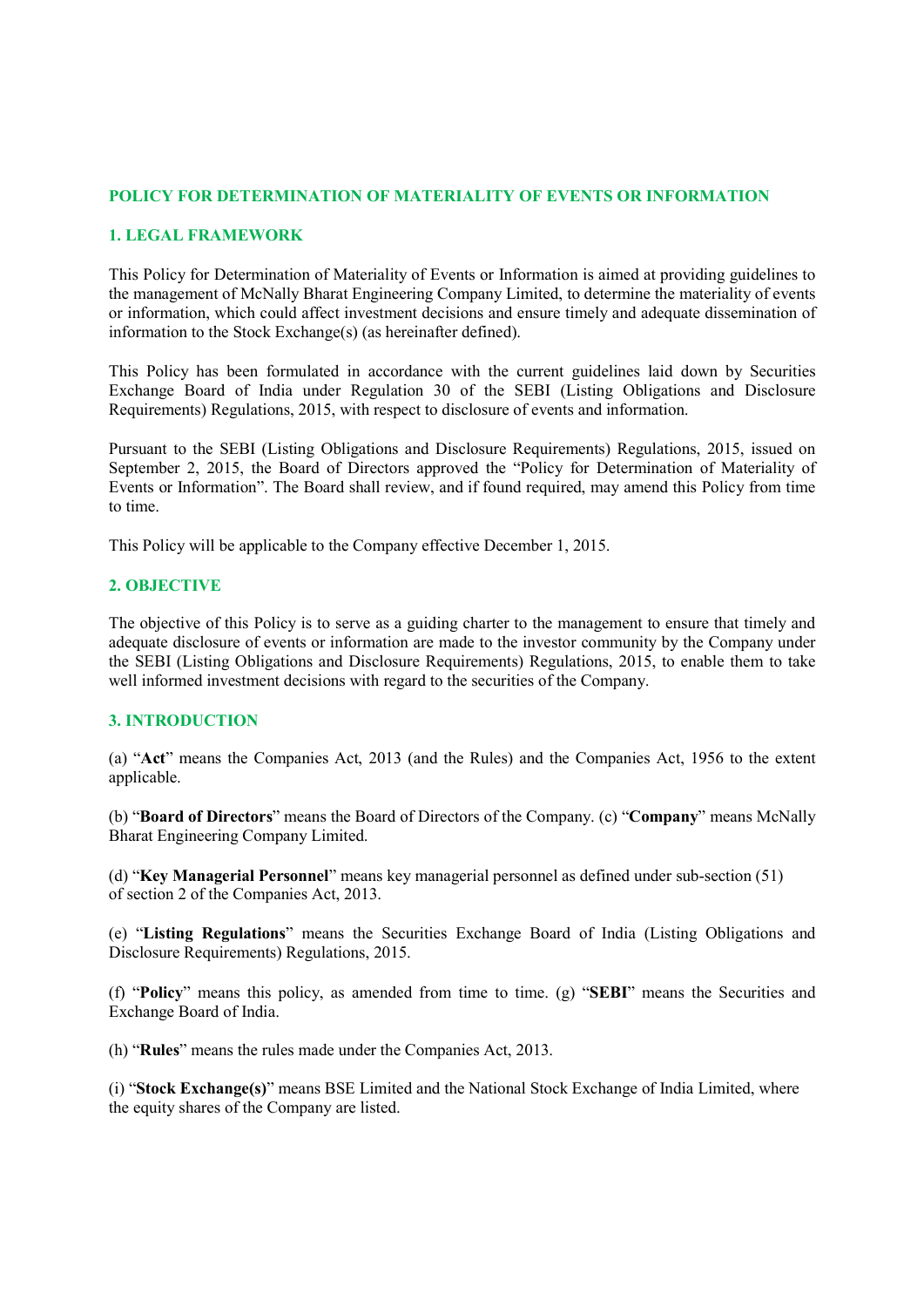#### 4. EVENTS WHICH ARE DEEMED TO BE MATERIAL EVENTS

The Company shall disclose all such events which are specified in Para A of Part A of Schedule III of the Listing Regulations (as applicable from time to time) without any application of the guidelines for materiality as specified in sub-regulation (2) of Regulation 30 of the Listing Regulations.

## 5. EVENTS WHICH ARE DEPENDENT ON APPLICATION OF GUIDELINES FOR **MATERIALITY**

The Company shall disclose all such material events pertaining to itself or its subsidiary(ies), specified in Para B of Part A of Schedule III of the Listing Regulations subject to application of guidelines for materiality.

### GUIDELINES FOR DETERMINING MATERIALITY OF EVENTS OR INFORMATION:

Quantitative criteria would be calculated based on audited financial statements of the last audited financial year, and would mean event/ information where the value involved or the impact:

(a) exceeds ten per cent of the consolidated gross turnover, or (b) exceeds ten per cent of the consolidated net worth; whichever is lower.

#### Qualitative criteria would mean an event/ information:

(a) the omission of an event or information, which is likely to result in discontinuity or alteration of event or information already available publicly; or

(b) the omission of an event or information is likely to result in significant market reaction if the said omission came to light at a later date; or

(c) any other event/information may be treated as being material if in the opinion of the Board of Directors of Company, the event / information is considered material.

## 6. ANY OTHER INFORMATION / EVENT WHICH IS TO BE DISCLOSED BY THE **COMPANY**

The Company shall disclose major developments that are likely to affect business, e.g. emergence of new technologies, expiry of patents, any change of accounting policy that may have a significant impact on the accounts, etc. and brief details thereof and any other information which is exclusively known to the Company which may be necessary to enable the holders of securities of the Company to appraise its position and to avoid the establishment of a false market in such securities.

#### 7. GUIDELINES ON OCCURRENCE OF AN EVENT / INFORMATION

The occurrence of material event/information would be either by the Company's own accord or not in the hands of the Company. It can be categorized as under:

(a) depends upon the stage of discussion, negotiation or approval; and

(b) in case of natural calamities, disruptions etc., it would depend upon the timing when the company became aware of the event/information.

In respect of the events under 7(a), the events/information can be said to have occurred upon receipt of approval of Board of Directors, e.g. further issue of capital by rights issuance and in certain events/information after receipt of approval of both i.e. Board of Directors and shareholders.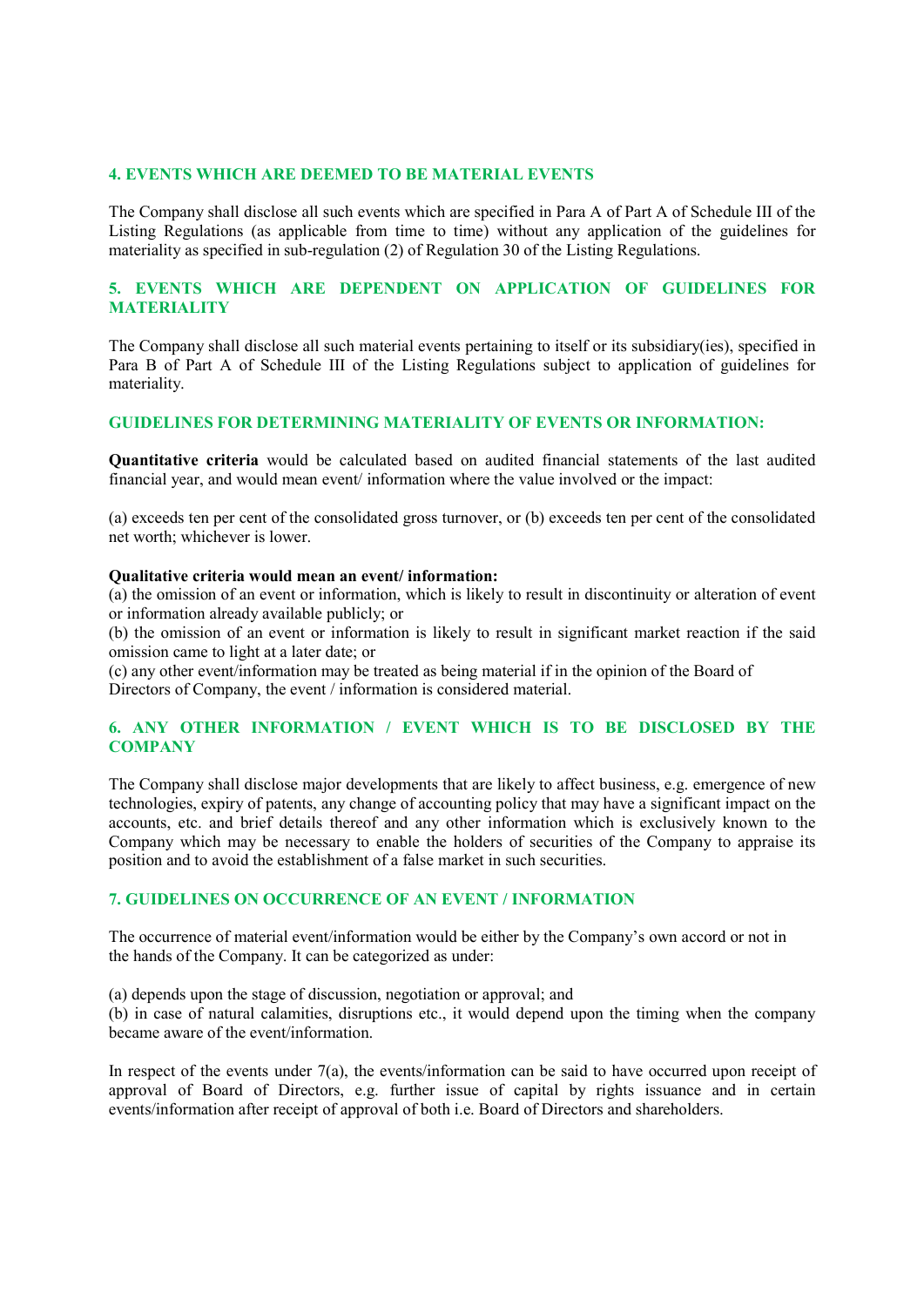However, considering the price sensitivity involved, for certain events e.g. decision on declaration of dividends etc., disclosure shall be made on receipt of approval of the event by the Board of Directors, pending shareholder's approval.

In respect of the events under 7(b), the events/information can be said to have occurred when the Company becomes aware of the events/information, or as soon as, an officer of the entity has, or ought to have reasonably come into possession of the information in the course of the performance of his duties. The term 'officer' shall have the same meaning as defined under the Act and shall also include Promoter of the Company.

## 8. AUTHORIZE KEY MANAGERIAL PERSONNEL (KMP) FOR THE PURPOSE OF DETERMINING MATERIALITY OF AN EVENT OR INFORMATION AND FOR THE PURPOSE OF MAKING DISCLOSURES TO STOCK EXCHANGE

The following KMPs are hereby severally authorized by Board of Directors for the purpose of determining materiality of an event or information and for the purpose of making disclosures to Stock Exchange(s) ("Authorized Person(s)"):

- a. Managing Director
- b. Chief Financial Officer
- c. Company Secretary

The materiality of events outlined above are indicative in nature. There may be a likelihood of some unforeseen events emerging due to the prevailing business scenario from time to time. Hence, the relevant Authorized Person should exercise his/her own judgement while assessing the materiality of events associated with the Company. In case the relevant Authorized Person perceives any doubt regarding materiality he/she may consult Chairman or any other Director before disclosing the information to the Stock Exchange(s).

Details of above KMPs shall be also disclosed to the Stock Exchange(s) and as well as on Company's website.

# 9. DISCLOSURE

a) The disclosures in respect of events and information specified in sub-para 4 of Para A of Part A of Schedule III of Listing Regulations shall be made within 30 minutes of the conclusion of the Board meeting in which the respective event or information is approved.

b) All other events and information falling under Part A of Schedule III of Listing Regulations apart from those specified in (a) above shall be disclosed to the Stock Exchanges as soon as reasonably possible but not later than twenty four hours from the occurrence of event or information. In case the disclosure is made after 24 hours of occurrence of the event or information, the Company shall provide explanation for the delay along with the disclosure.

c) The Company shall disclose all further material developments with respect to the disclosures referred to in this Policy on a regular basis, till the event is resolved / closed, with relevant explanations.